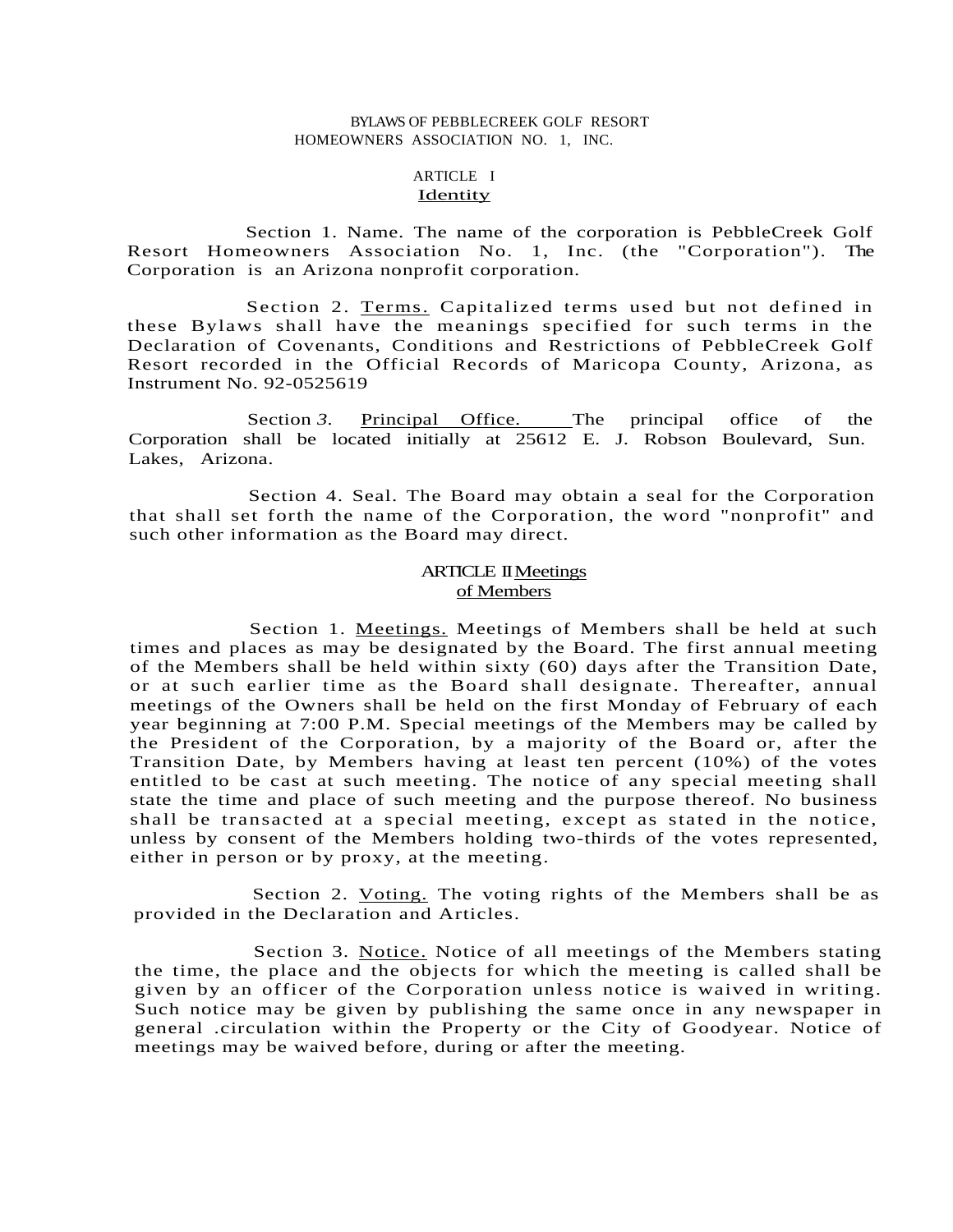Section 4. Quorum. A quorum of Members for any meeting shall be constituted by Members represented in person or by proxy, holding ten percent of the votes entitled to be cast at the meeting. Unless the vote of a greater number is required by these Bylaws, the Articles, the Declaration or Arizona law, the affirmative vote of a majority of the votes represented at a meeting and entitled to vote shall be binding as the act of the Members.

Section 5. Adjourned Meetings. If any meeting of Members cannot be organized because a quorum has not attended, the Members who are present, either in person or by proxy, may adjourn the meeting to a time not more than 48 hours from the time the original meeting was called, and for additional 48 hour periods until a quorum is achieved.

## ARTICLE III Board of Directors

Section 1. Number and Qualification. The business, property and affairs of the Corporation shall be managed, controlled and conducted by the Board. The Board shall consist initially of three directors. The number of directors may be altered from time to time by resolution of the Board, but only within the limits prescribed by the Articles. In the event of any increase in the number of directors in advance of the annual meeting, each additional director shall be elected by the then Board of Directors and shall hold office until such director's successor is elected and shall qualify.

Section 2. Powers and Duties. The Board shall have the powers and duties necessary for the administration of the affairs of the Corporation, and may do all such acts and things as are not by law or otherwise directed to be exercised and done by the Members. The powers of the Board shall include, but not be limited to, all of the rights and duties of the Board as set forth elsewhere in these Bylaws, the Articles, the Declaration, any Tract Declaration and any Subsequent Declaration (as defined in the Articles). To the extent permitted by law, the Board may delegate to one or more committees thereof, and to other persons, such duties and powers, as appears to the Board to be in the best interests of the Corporation.

Section 3. Term of Office. Except for directors appointed by the Declarant prior to the Transition Date, all directors shall serve twoyear terms. and shall not serve more than two (2) two-year terms. If the terms of both or all Members-elected directors will expires at the same time, the directors elected at the next election shall serve as follows: If two directors are to be elected, the candidate receiving the greater number of votes of the two elected candidates shall serve a two-year term, the other elected candidate shall serve a one-year term; if three or more directors are to be elected, the two candidates receiving the greatest number of votes of the elected candidates shall each serve a two-year term, the other elected candidate or candidates shall serve a one-year term.

Section 4. Vacancies. Subject to the right of Declarant to appoint and remove directors until the Transition Date, vacancies on the Board of Directors caused by any reason shall be filled by vote of the majority of the remaining directors even though less than a quorum, or by the remaining director if there be only one, and each person so elected shall be a director until his successor is duly elected by the Members of the Corporation and shall qualify.

Section 5. Compensation. No compensation shall be paid to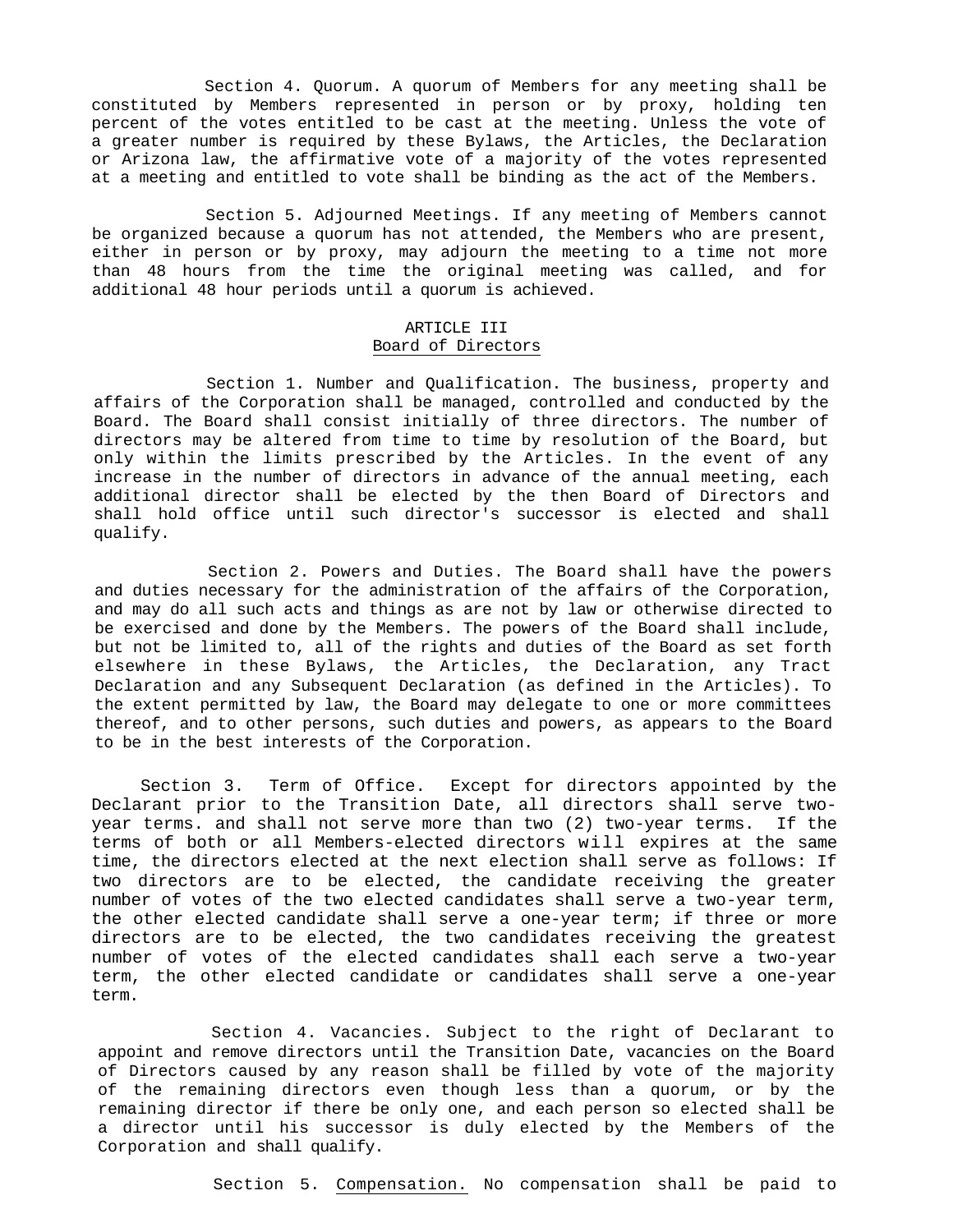directors for their services as directors. No remuneration shall be paid to a director for services performed by the director for the Corporation in any other capacity, unless a resolution authorizing such remuneration is adopted by the Board. Directors may in the Board's discretion be reimbursed for any actual expenses incurred in connection with their duties as directors.

Section 6. Regular Meetings. Regular meetings of the Board may be held at such time and place as shall be determined, from time to time, by a majority of the directors, but at least two such meetings (including an organizational meeting within ten days of election of directors) shall be held during each fiscal year. Notice of regularly scheduled meetings need not be given to the Board.

Section 7. Special Meetings. Special meetings of the Board may be called by the President or Secretary on three days' notice to each director, given personally or by mail, telephone or facsimile, which notice shall state the time, place and purpose of the meeting. Upon the request of a majority of the directors, special meetings of the Board shall be called by the President or Secretary in like manner and on like notice.

Section 8. Waiver of Notice. Before, at or after any meeting of the Board, any director may waive notice of such meeting, and such waiver shall be deemed equivalent to the giving of such notice. Attendance by a director at any meeting of the Board shall be deemed to be a waiver of notice by him of the time and place thereof. If all the directors are present at any meeting of the Board, no notice shall be required, and any business may be transacted at such meeting.

Section 9*.* Quorum; Proxies. A majority of the Board of Directors shall constitute a quorum for the transaction of business, but if at any meeting of the Board there be less than a quorum present, a majority of those present may adjourn the meeting from time to time. Every act or decision done or made by a majority of the director at a duly held meeting at which a quorum is present shall be regarded as the act of the Board unless the Articles, these Bylaws, the Declaration, any Tract Declaration or any Subsequent Declaration otherwise specifically requires the affirmative vote of a different number of directors on a specific matter. Until the Transition Date, any director may grant his or her proxy to any other director. A director holding a proxy or proxies may employ any number of proxies cast the vote or votes of an absent director or directors as if such absent director or directors were present in person. Any number of proxies may be used to establish the existence of a quorum.

Section 10. Action Taken Without a Meeting. The directors shall have the right to take any action in the absence of a meeting which they could take at a meeting by obtaining the written approval of all of the directors. Any action so approved shall have the same effect as though taken at a meeting of the directors.

Section 11. Fidelity Bonds. The Board of Directors 'may require, in its discretion, and shall require to the extent required by the Declaration, any Tract Declaration or any Subsequent Declaration, that all officers and employees of the Corporation handling or responsible for the Corporation's funds shall furnish fidelity bonds. In the event such bonds are required upon determination of the Board of Directors, the premiums therefor shall be paid by the Corporation.

Section 12. Committees. The Board of Directors may by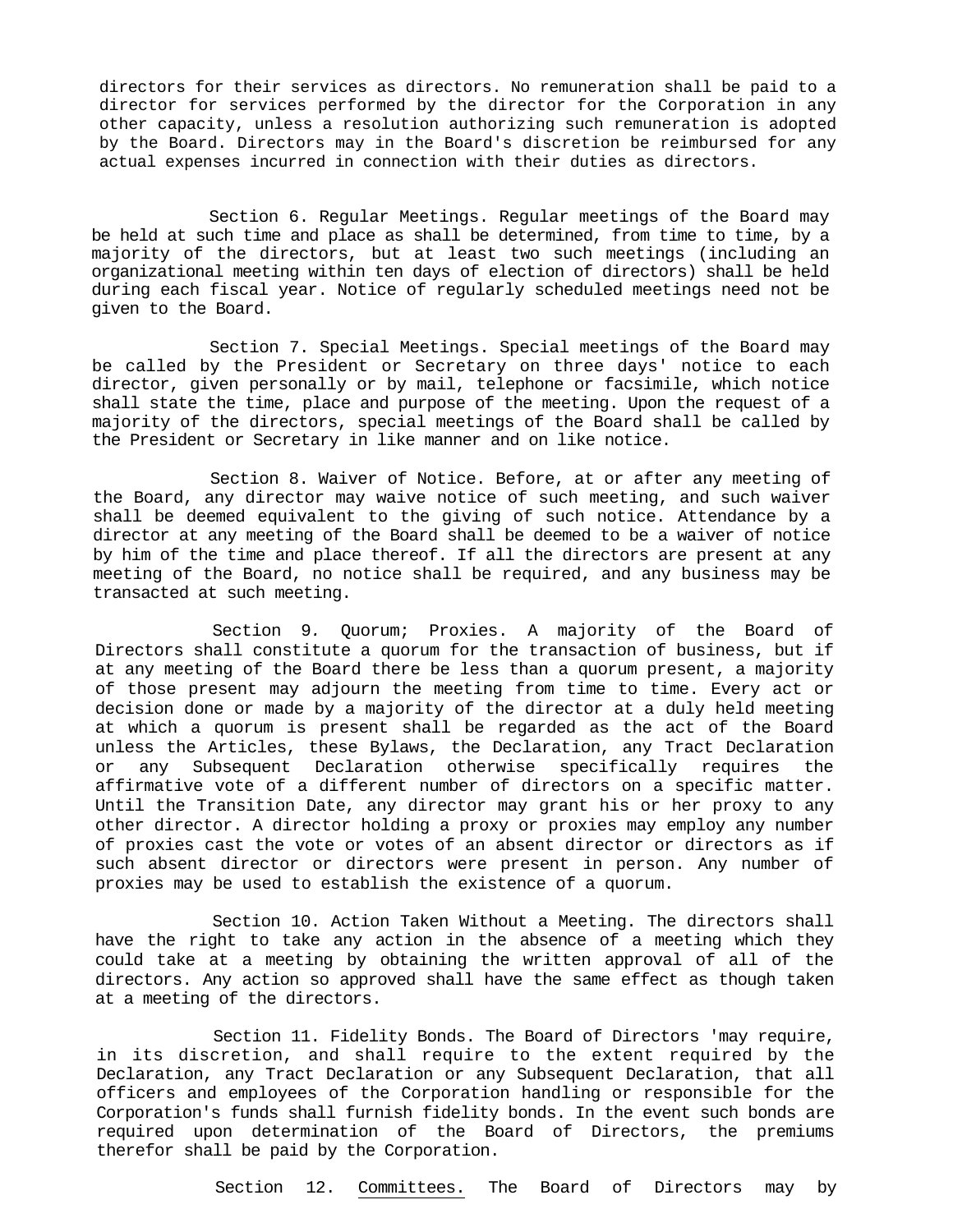resolution appoint committees of the Board, which committees shall have the powers and authority designated in the resolution or resolutions establishing such committees.

#### ARTICLE IV **Officers**

Section 1. Designation. The principal officers of the Corporation shall be a President, one or more Vice Presidents, a Secretary, and a Treasurer, all of whom shall be appointed by the Board. The Board may appoint an Assistant Secretary and an Assistant Treasurer, and such other officers as in the Board's judgment may be necessary or appropriate. Only a director may hold the office of President. Any one person may hold two or more offices at the same time, except that no one person shall simultaneously hold the office of President and Secretary.

Section 2. Removal of Officers. Upon an affirmative vote of a majority of the members of the Board of Directors, any officer may be removed, either with or without cause, and his successor elected.

Section 3. Resignation of Officers. Any officer may resign at any time by giving written notice to the Board, the President or the Secretary. Such resignation shall take effect on the date of receipt of such notice or at any later time specified therein, and unless otherwise specified therein, the acceptance of such resignation shall not be necessary to make it effective.

Section 4. Vacancies. A vacancy in any office may be filled by vote of a majority of the Board. The officer elected to such vacancy shall serve for the remainder of the term of the officer he replaces.

Section 5. President. The President shall be the chief executive officer of the Corporation. He shall preside at all meetings of the Members of the Corporation and of the Board. The President shall have all of the general powers and duties are normally vested in the office of the President of a corporation.

Section 6. Vice President. The Vice President (or the most senior Vice President, if there shall be more than one) shall take the place of the President and perform the President's duties whenever the President shall be absent or unable to act. If neither the President nor a Vice President is able to act, the Board may appoint some other member of the Board to do so on an interim basis. A Vice President shall also perform such other duties as shall from time to time be imposed upon such officer by the Board.

Section 7. Secretary. The Secretary shall keep the minutes of the meetings of the Board and the minutes of all meetings of the members of the Corporation, shall have custody of the seal of the Corporation and shall, in general, perform all the duties incident to the office of Secretary.

Section 8. Treasurer. The Treasurer shall have the responsibility for the Corporation's funds and securities and shall be responsible for keeping full and accurate accounts of all receipts and disbursements in books belonging to the Corporation. The Treasurer shall be responsible for the deposit of all moneys and other valuable effects in the name and to the credit of the Corporation in such depositories as may from time to time be designated by the Board.